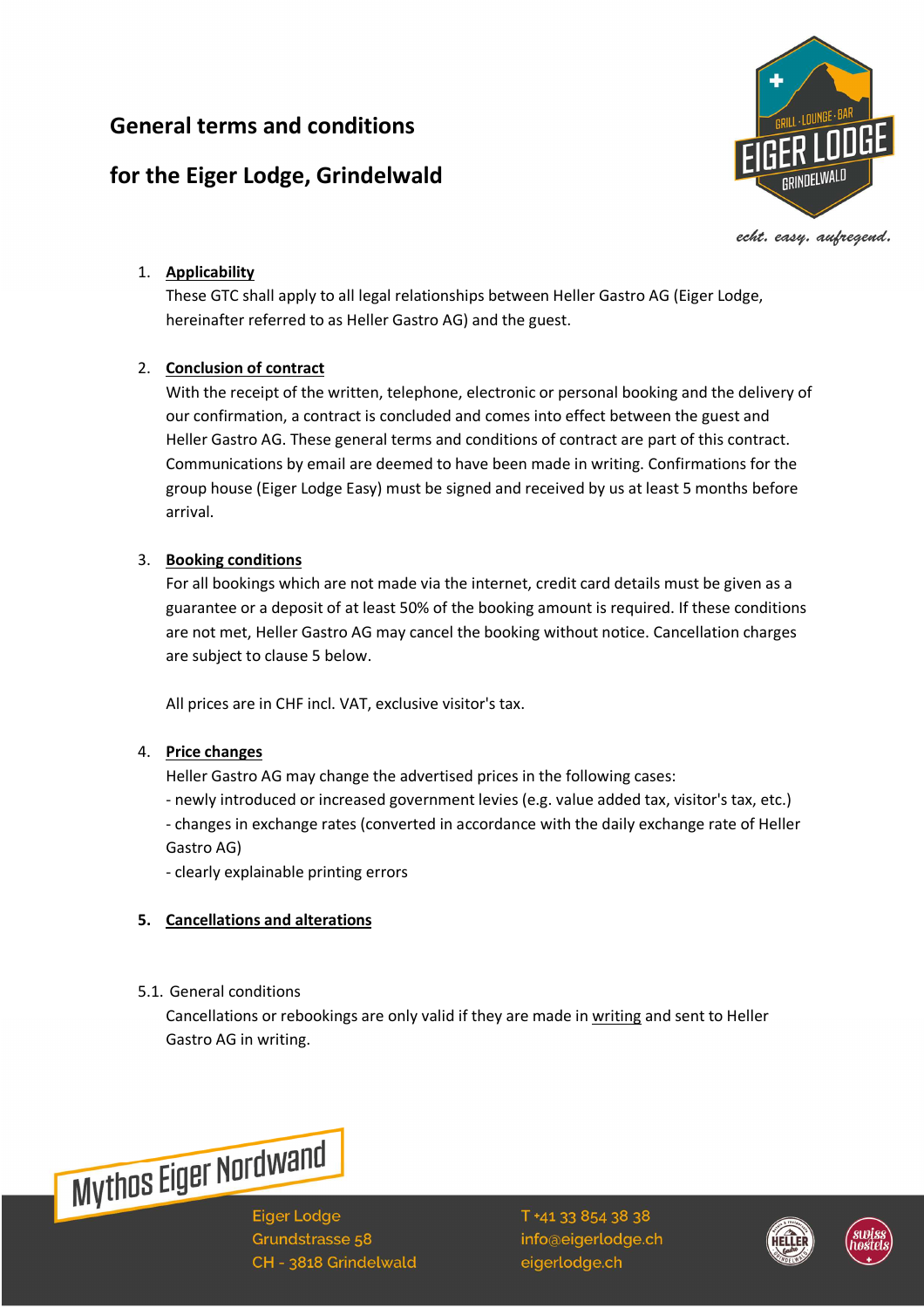

echt. easy. aufregend.

#### **Costs for single travellers, 1 to 4 persons:**

up to 4 days before arrival free of charge, 3 days before arrival or no-show 100 % of the invoice amount.

### **Costs for small groups of 5 to 9 persons:**

up to 8 days before arrival free of charge, 7 days before arrival or no-show 100 % of the invoice amount.

### **Costs for larger groups of 10 or more persons:**

**60 days before arrival:** Up to 60 days before arrival the cancellation of the group is free of charge. Up to 60 days before arrival, the approximate number of participants must be given. 75 % of the registered participants will be charged.

**Up to 30 days before arrival**: The definite number of participants must be given up to 30 days before arrival.

**29 - 0 days before arrival**: The reserved beds will be invoiced.

On winter weekends there is a minimum stay of 2 nights, just one night cannot be cancelled (both nights must be paid for). The reserved beds will be charged to the guest, including the beds of those who are ill, have an accident & are otherwise unable to attend. In case of money refunds to the guest, CHF 25 handling fee will be charged. On conclusion of a group contract, a flat rate of CHF 100 will be charged for expenses.

### 5.2.**Cancellation costs and insurance**

Cancellation costs may also be covered by cancellation insurance (provided that the guest has insurance) and the guest has taken out such insurance externally.

### 5.3.**Cancellation in case of force majeure**

In the event of force majeure such as political unrest, strikes, catastrophes, etc., a cancellation may be made by Heller Gastro AG for safety reasons, even at short notice. In such cases the guest will be refunded the amount paid in the form of a voucher.

### 5.4.**Disturbances and operational restrictions**

Disruptions such as noise and/or operational restrictions do not entitle the guest to any compensation or refund.

**Mythos Eiger Nordwand** 

**Eiger Lodge** Grundstrasse 58 CH - 3818 Grindelwald



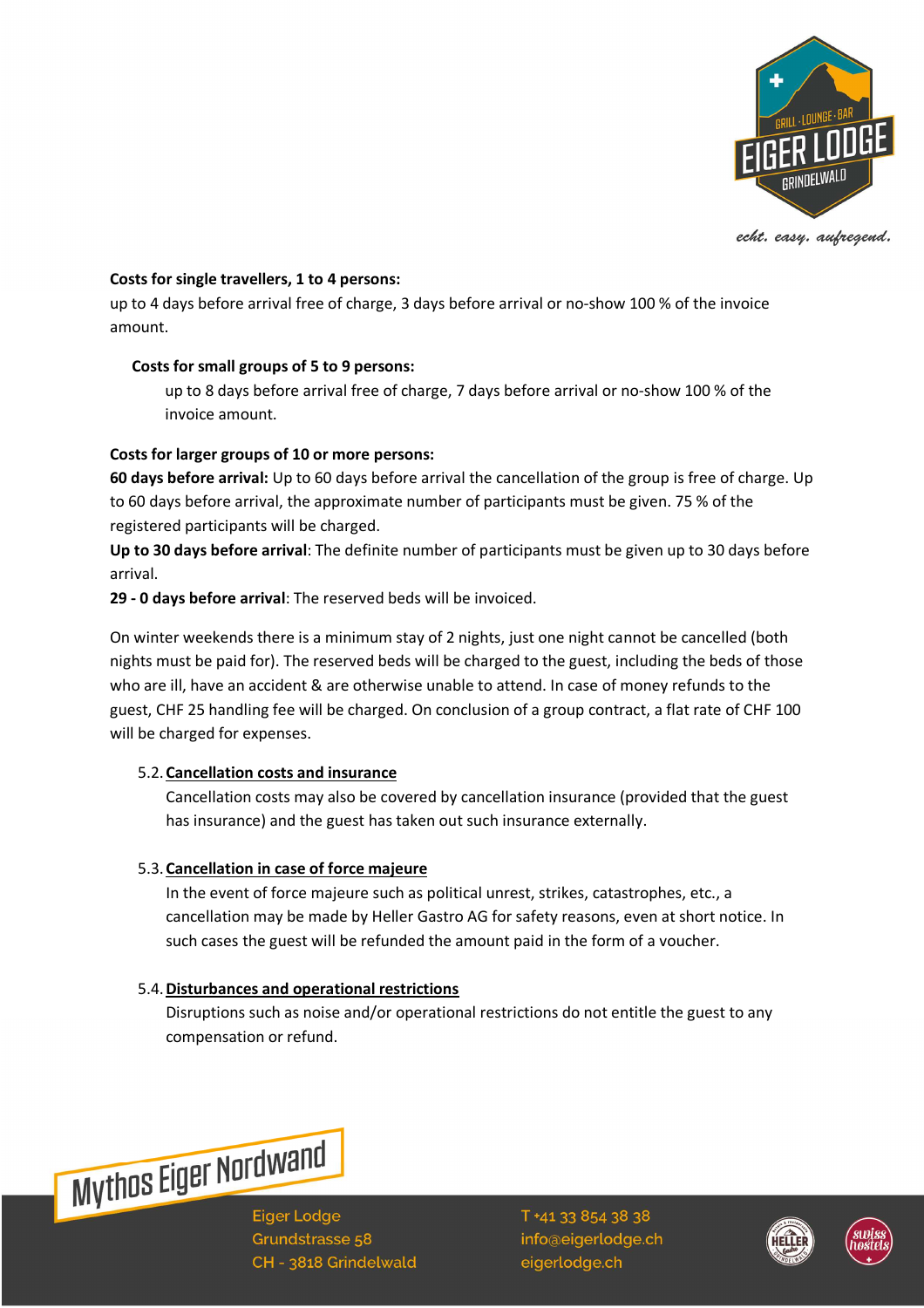

echt. easy. aufregend.

#### 6. **Minimum stays**

The following minimum stays apply at Heller Gastro AG: Winter weekends: 2 nights over New Year: 4 nights

### 7. **Compensation and liability**

Heller Gastro AG is liable for damages only in cases of intent or gross negligence. Liability for property brought in by the guest will be assumed to the extent permitted by law. Claims must be made immediately, at the latest 7 days after in writing to Heller Gastro AG and no later than 7 days after departure; otherwise the claims are deemed to have expired. Theft: only applies in the event of theft from closed cupboards and rooms.

### 8. **Car park**

Heller Gastro AG offers its guests a limited number of parking spaces for CHF 5 / per day next to the Eiger Lodge. It only accepts liability within the prescribed by law.

#### 9. **Use of the rooms**

The rooms and public areas are to be used and treated with the utmost care by the guest. The rooms may only be used or occupied by the number of persons (including children) specified in the contract. The guest is not permitted to use Heller Gastro AG for the use of third parties.

The guest is liable for any damage, unless he can prove that this was caused through no fault of his own or that of third parties (or the fault of other users). Damage must be reported to Heller Gastro AG without delay.

Heller Gastro AG reserves the right to check the condition of the rooms at any time. Heller Gastro AG reserves the right to charge for any additional expenditure incurred. Additional expenditure which exceeds normal cleaning will be charged at a minimum of CHF 50.

The rooms and the group house part are available from 3 pm on the day of arrival. On the day of departure the rooms must be vacated by 11 am.



**Eiger Lodge** Grundstrasse 58 CH - 3818 Grindelwald